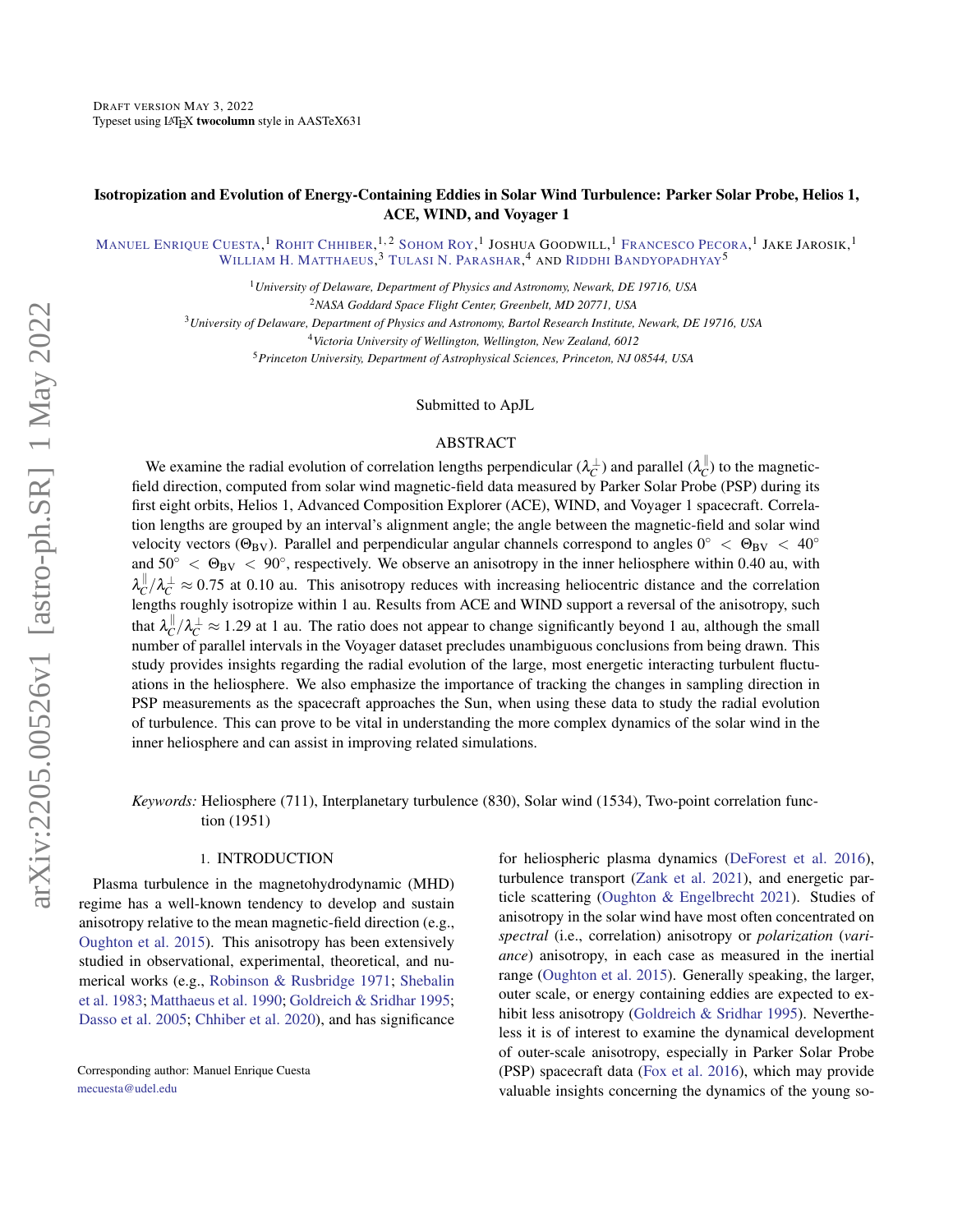lar wind. Here we examine the radial evolution of large-scale anisotropies – at the scale of the correlation length – as observed by PSP, complemented by other spacecraft at larger distances.

With each additional orbit, PSP compiles measurements of solar wind plasma in previously unexplored regions. In the inner heliosphere, the distinctive features of PSP's orbit implies sampling directions along the direction of bulk plasma flow in the spacecraft frame that differ from earlier spacecraft. The directions of the flow and the magnetic field as viewed by the spacecraft can be important when determining whether observed fluctuations of measured quantities are varying either parallel or perpendicular to the magnetic field. The angle between the flow and magnetic-field vectors (*alignment angle*,  $\Theta_{\rm BV}$ ) varies mainly due to the change in the heliospheric magnetic-field direction between PSP aphelia and perihelia, as well as the changes in the spacecraft velocity throughout the orbit. At greater distance from the sun, the spacecraft speed is smaller, and the magnetic field direction, while still varying, is much less radial than at PSP perihelia.

The Parker spiral average magnetic-field [\(Parker](#page-7-10) [1958\)](#page-7-10) organizes the baseline trend of these angles with varying radial distance. However, for PSP's closest approaches to the sun, both the flow and the magnetic field are dominantly radial and PSP most often measures variations parallel to the magnetic field, yielding a deficit in measurements perpendicular to the magnetic field. This calls for care in interpretation of PSP observations, since the observed correlations may not be representative of the entire system. Here we examine separately the radial evolution of parallel and perpendicular energy-containing correlation scales. Parallel and perpendicular angular channels are chosen to correspond to angles  $0^{\circ}$  <  $\Theta_{\rm BV}$  <  $40^{\circ}$  and  $50^{\circ}$  <  $\Theta_{\rm BV}$  <  $90^{\circ}$ , respectively.

To expand the scope of the study, we employ observations by PSP, Helios 1, Advanced Composition Explorer (ACE), WIND, and Voyager 1. Previous studies have investigated the relationship between the parallel and perpendicular correlation scales ( $\lambda_C^{\parallel}$  $C_{\mathcal{C}}^{\parallel}$  and  $\lambda_C^{\perp}$ ). [Ruiz et al.](#page-7-11) [\(2011\)](#page-7-11) observed an anisotropy using Helios 1 data such that  $\lambda_C^{\parallel} < \lambda_C^{\perp}$ , whereas others [\(Matthaeus et al.](#page-7-3) [1990;](#page-7-3) [Dasso et al.](#page-7-5) [2005;](#page-7-5) [Weygand](#page-7-12) [et al.](#page-7-12) [2011\)](#page-7-12) reported that parallel lengths are greater near 1 au. More recently, PSP observes in its first five orbits that  $\lambda_{C}^{\parallel} < \lambda_{C}^{\perp}$  for heliocentric distances  $R < 0.30$  au [\(Bandyopad](#page-7-13)[hyay & McComas](#page-7-13) [2021\)](#page-7-13).

We are unable to separately study fast and slow wind intervals here, with the exception of ACE and WIND datasets. The other datasets used in this study are dominated by slow wind ( $V_{SW}$  < 450 km/s), yielding weak statistical significance for results in fast wind  $(V_{SW} > 600 \text{ km/s})$ . With this limitation in mind, we find evidence for the isotropization of

 $\lambda_{C}^{\parallel}$  $C_{\text{C}}^{\parallel}$  and  $\lambda_C^{\perp}$  with increasing *R*. Once isotropy is achieved, it continues to evolve depending on system dynamics causing temporary deviations; however, we cannot confidently comment on this evolution beyond 1 au due to weak statistical significance of parallel intervals observed by Voyager 1. In Section [2,](#page-1-0) we explain the methods used to compute the correlation length. Afterwards, we present the radial evolution of the winding angle and correlation lengths in Sections [3](#page-2-0) and [4,](#page-2-1) respectively, with further discussion in Section [5.](#page-4-0) We include instrumentation and data specifics in Appendix [A.](#page-5-0)

## 2. ANALYTIC METHODS

<span id="page-1-0"></span>We define magnetic field fluctuations *b* by subtracting the averaged magnetic field from the total magnetic field  $\mathbf{B}-\langle \mathbf{B} \rangle$ , where  $\langle \cdot \rangle$  refers to a temporal average over an appropriately sized interval. For interval duration information, see Appendix [A.](#page-5-0) The Taylor "frozen-in" hypothesis (TH) [\(Taylor](#page-7-14) [1938\)](#page-7-14) implicitly associates a temporal lag  $\tau$  with a spatial lag  $\ell$  according to  $\ell = V_{SW}\tau$ , where  $V_{SW}$  is the bulk flow speed in the spacecraft frame, computed over a specified averaging interval. This approximate conversion from temporal to spatial lags is expected to be accurate when  $V_{SW}$  is large compared to characteristic speeds of the local fluctuation dynamics, such √ as the rms fluctuation speed or Alfvén speed  $V_A = B/\sqrt{4\pi\rho_i}$ , where *B* is the magnetic-field vector magnitude and  $\rho_i$  is the ion mass density. At distances near PSP perihelia,  $V_{SW}$  is comparable to  $V_A$ , weakening the validity of TH [\(Chhiber](#page-7-15) [et al.](#page-7-15) [2019;](#page-7-15) [Perez et al.](#page-7-16) [2021\)](#page-7-16). In this study, ∼ 1% of PSP intervals (see Appendix [A\)](#page-5-0), encompassing only radial distances  $R < 0.20$  au, exhibit  $V_A/V_{SW} > 0.66$ , which we considered to be poor validity of TH. Only  $\sim 0.10\%$  of intervals have  $V_A/V_{SW} > 1$ . Therefore, TH remains at either intermediate or high validity for the large majority of this study.

*Autocorrelation.* The two-time autocorrelation function  $R_C(\tau)$  of time-stationary magnetic-field fluctuations is defined as:

$$
R_C(\tau) = \frac{\langle \boldsymbol{b}(t) \cdot \boldsymbol{b}(t+\tau) \rangle}{\langle \boldsymbol{b}(t) \cdot \boldsymbol{b}(t) \rangle}.
$$
 (1)

The correlation time  $\tau_e$  is the characteristic time separation over which the fluctuations become uncorrelated. Here we identify  $\tau_e$  with the "e-folding" time, i.e.,  $R_C(\tau = \tau_e) = 1/e$ . This correlation time corresponds to the size of the energycontaining eddies, within the interval used for computation. Here TH is used to convert  $\tau_e$  to a spatial correlation scale, such that  $\lambda_C = V_{SW} \tau_e$ .

For all spacecraft in this study, with the exception of ACE, we use this method to estimate  $\lambda_C$ . For ACE, we employ  $\lambda_C$  values obtained from [\(Roy et al.](#page-7-17) [2021\)](#page-7-17), and computed via exponential fit of the correlation function. A preliminary estimate  $\tau'_e$  of the correlation time is first obtained via the "e-folding" method, given by  $R(\tau_e)/R(0) = 1/e$ . Then a linear least-squares fit to  $\log[R(\tau)/R(0)] \sim -\tau/\tau_e$  is performed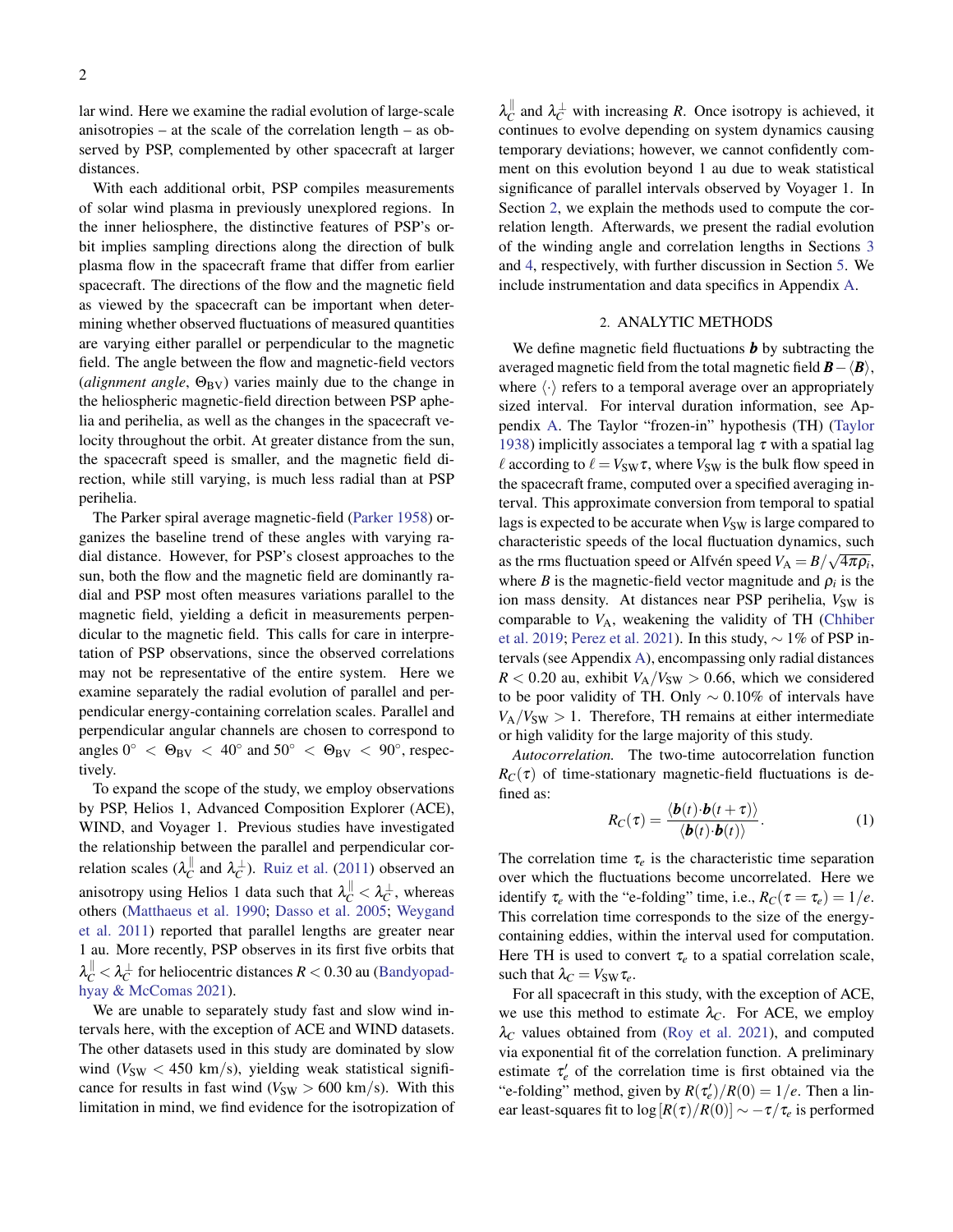## <span id="page-2-0"></span>3. RADIAL DISTRIBUTION OF ALIGNMENT ANGLE

A key parameter in this study is the angle between the magnetic-field and flow velocity vectors, denoted  $\Theta_{\rm BV}$ . In most cases, the radial velocity component dominates the tangential and normal components, thus motivating an approximation, and simplification, of this alignment angle when appropriate. This approximation leads to the *winding angle* Θ<sub>BR</sub> representing the angle between the magnetic-field and radial unit vectors defined as

$$
\Theta_{\rm BR} = \cos^{-1} \left( \frac{\langle |B_R| \rangle}{\langle ||\mathbf{B}|| \rangle} \right) \tag{2}
$$

where  $B_R$  is the radial component of the magnetic field  $\boldsymbol{B}$  in a heliocentric RTN coordinate system [\(Franz & Harper](#page-7-18) [2002\)](#page-7-18),  $|\cdot|$  is an absolute value, and  $\|\cdot\|$  is a vector magnitude. The winding angle may also be referred to as the alignment angle for convenience. Taking the absolute value of  $B_R$  is necessary to avoid its average from vanishing in intervals that include crossings of the heliospheric current sheet (HCS) with an associated polarity reversal. If this operation is not performed prior to averaging then an interval with a HCS crossing may be improperly labeled as a perpendicular interval.

For ACE, WIND, and Voyager 1, it is sufficient to examine  $\Theta_{BR}$  since the observed direction of the flow is dominantly radial and spacecraft speeds are negligible compared to the bulk flow speed. However in PSP data the spacecraft velocity and the tangential component of the solar wind velocity can be comparable to the radial component of the latter [\(Fox et al.](#page-7-9) [2016;](#page-7-9) [Kasper et al.](#page-7-19) [2019\)](#page-7-19), so the angle between the magnetic field and the sampling direction is no longer well-represented by  $\Theta_{BR}$ . Therefore, we compute  $\Theta_{BV}$  directly, defined as

$$
\Theta_{\rm BV} = \cos^{-1}\left(\frac{\langle |\boldsymbol{B}| \rangle \cdot \langle \boldsymbol{V}_{\rm SW} \rangle}{\langle ||\boldsymbol{B}|| \rangle \langle ||\boldsymbol{V}_{\rm SW}|| \rangle}\right),\tag{3}
$$

where  $V_{SW}$  is the solar wind velocity measured in the spacecraft frame. For any intervals in which the computation of  $\Theta_{\rm BV}$  is not possible (due to missing velocity data), then  $\Theta_{\rm BR}$ will be used instead. Additionally, we constrain the alignment angles to lie in the range between  $0°$  and  $90°$  by not distinguishing between parallel or anti-parallel.

The radial distributions of alignment angles are presented in Figure [1](#page-2-2) for all spacecraft excluding Helios  $1<sup>1</sup>$ . The count in each bin is keyed to the color bar. We observe a radially increasing alignment angle, corresponding to increasing central density in vertical slices. This is consistent with the mean Parker spiral magnetic field. We have sufficient coverage of both angular channels,  $0^{\circ}$  <  $\Theta_{\rm BV}$  <  $40^{\circ}$  and  $50^\circ$  <  $\Theta_{\rm BV}$  < 90°, for  $R < 1$  au. However, Voyager 1 has a narrower range of angular coverage, since the mean Parker-spiral magnetic field forms an increasingly large angle relative to the radial (flow) direction, at those distances.

# <span id="page-2-1"></span>4. RADIAL VARIATION OF PARALLEL AND PERPENDICULAR CORRELATION LENGTHS

Using results from PSP, Helios 1, ACE, WIND, and Voyager 1, we compare the evolution of perpendicular and parallel correlation lengths from  $\sim$  0.08 au (16  $R_{\odot}$ ) to 10 au. We illustrate the results in Figure [2.](#page-3-1) The top row of panels shows the radial variation of  $\lambda_C^{\parallel}$  $C^{\parallel}_C$  and  $\lambda_C^{\perp}$ ; the bottom row of panels shows averages of these quantities within radial bins equallyspaced in log *R*. The density of blue and red points (top) demonstrates the transition from dominant-parallel sampling close to the Sun to dominant-perpendicular sampling above 1 au, as also seen in Figure [1.](#page-3-0) Both correlation scales systematically increase with *R* by nearly two orders of magnitude from  $\sim$  5 × 10<sup>4</sup> km at 0.10 au to  $\sim$  3 × 10<sup>6</sup> km at 10 au. The values between 0.40 au to 5 au are consistent with previous work using Helios, ACE, and Ulysses observations [\(Ruiz](#page-7-20) [et al.](#page-7-20) [2014\)](#page-7-20). The increase in  $\lambda_C$  reflects the "aging" of turbulence, with larger scales participating in the turbulent cascade as the solar wind evolves [\(Matthaeus et al.](#page-7-21) [1998;](#page-7-21) [Bruno &](#page-7-22) [Carbone](#page-7-22) [2013\)](#page-7-22) and flux tubes expand [\(Hollweg](#page-7-23) [1986\)](#page-7-23). Radial power-law fits are presented in Table [2.](#page-4-1) The discontinuity at  $R = 0.30$  au is due to a shift from a 1-hr to 3-hr interval duration. The effect of interval size on the correlation scale is well-known [\(Isaacs et al.](#page-7-24) [2015\)](#page-7-24) and can also be seen at the 1 au boundary between PSP and ACE/WIND data, where we change from 3-hr to 1-day intervals.

For a quantitative examination of the radial evolution of anisotropy, we compute  $\langle \lambda_C^{\parallel} \rangle$  $\langle C \rangle / \langle \lambda_C^{\perp} \rangle$ , where each of the correlation scales are first radially averaged in bins of size 0.10 au, for  $R \leq 1$  au. These accumulated averages are shown in Figure [3,](#page-4-2) which demonstrates the radial evolution of the observed anisotropy in the inner heliosphere. Data above 1 au are not shown because parallel intervals have low statistical weight. Nevertheless, for the full collection of samples beyond 1 au, we compute an overall average value  $\langle \lambda_{C}^{\parallel}$  $\binom{||}{C}/\langle \lambda_C^{\perp} \rangle \approx 0.97 \pm 0.17$  for the heliocentric distances covered by Voyager 1. Therefore, we observe a continued evolution in the outer heliosphere that may be characterized as either mild anisotropy or approximate isotropy.

Figure [3](#page-4-2) shows that a trend toward increasing anisotropy develops below  $\approx 0.4$  au, with  $\lambda_C^{\parallel} < \lambda_C^{\perp}$ . This result, also seen by [Bandyopadhyay & McComas](#page-7-25) [\(2021\)](#page-7-25), appears superficially to be in contrast to interpretations of images obtained by STEREO [\(DeForest et al.](#page-7-7) [2016\)](#page-7-7) that demonstrate a transition from *striated* thread-like morphology to more isotropic

<span id="page-2-2"></span><sup>&</sup>lt;sup>1</sup> [Ruiz et al.](#page-7-11) [\(2011\)](#page-7-11) show the angles between the magnetic-field and flow vectors for Helios 1; however, their parallel and perpendicular angular channels are narrower than those used in the present study.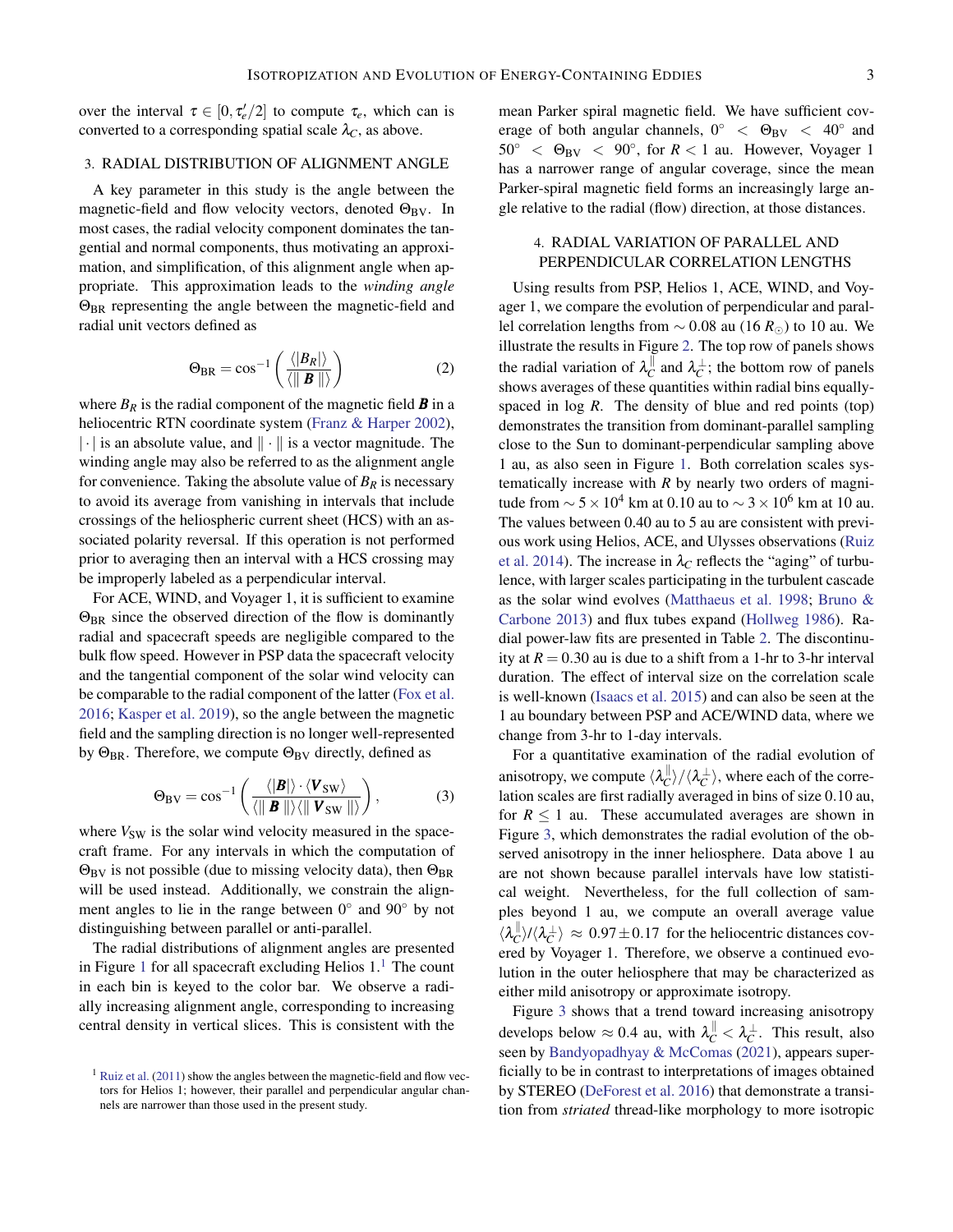



<span id="page-3-0"></span>Figure 1. Radial distributions of alignment angle  $\Theta_{BV}$  for PSP and  $\Theta_{BR}$  for ACE, WIND, and Voyager 1. PSP interval sizes are 1 hour and 3 hours for heliocentric distances *R* < 0.3 au and 0.3 au < *R* < 1 au, respectively. Single day intervals are used for ACE, WIND, and Voyager 1 for  $R \geq 1$  au. Interval count of each bin is keyed to color bar. White bins denote zero count.



<span id="page-3-1"></span>Figure 2. Correlation lengths observed by PSP and Helios 1 (left), ACE and WIND (middle), and Voyager 1 (right), vs. heliocentric distance. (Top) results for individual intervals. (Bottom) binned averages with bars representing standard deviation about mean. Blue circles, red triangles, and black squares represent parallel, perpendicular, and all intervals, respectively. Helios 1 data represented by three turquoise crosses  $(\lambda_C^{\parallel})$  and stars ( $\lambda_C^{\perp}$ ) are extracted from [Ruiz et al.](#page-7-11) [\(2011\)](#page-7-11). PSP data to left and right of vertical dashed line at 0.3 au represent 1-hour and 3-hour interval sizes, respectively. Columns at ∼ 1 au represent number density (darker shades = larger counts) of 1-day intervals for ACE and WIND grouped as  $\lambda_C^{\parallel}$  (left, blue) and  $\lambda_C^{\perp}$  (right, red). Statistics of these distributions are in Table [1.](#page-4-3) Power-law fits for  $\lambda_C$ ,  $\lambda_C^{\parallel}$ , and  $\lambda_C^{\perp}$  are in Table [2.](#page-4-1)

*flocculated* patterns. It has been argued that this transition from coronal quasi-two dimensional structure [\(Zank et al.](#page-8-0) [2021\)](#page-8-0) to more isotropic turbulence outside the Alfvén critical zone is driven by dynamics of microstream shears [\(Ruffolo](#page-7-26) [et al.](#page-7-26) [2020\)](#page-7-26). As noted by [DeForest et al.](#page-7-7) [\(2016\)](#page-7-7), fluctuations at the correlation scale are much smaller than structure detected in the imaging studies. Therefore there is no direct

contradiction, though the origins of initially very small parallel correlation scales remains unexplained. The picture that emerges is of a faster increase of  $\lambda_C^{\parallel}$  $\frac{parallel}{C}$  up to ≈ 0.40 au, which can be observed in Figure [3.](#page-4-2) Possible reasons for this more rapid increase in  $\lambda^{\parallel}_{C}$  $C^{\parallel}_C$  compared to  $\lambda_C^{\perp}$  are discussed in greater detail in Section [5.](#page-4-0)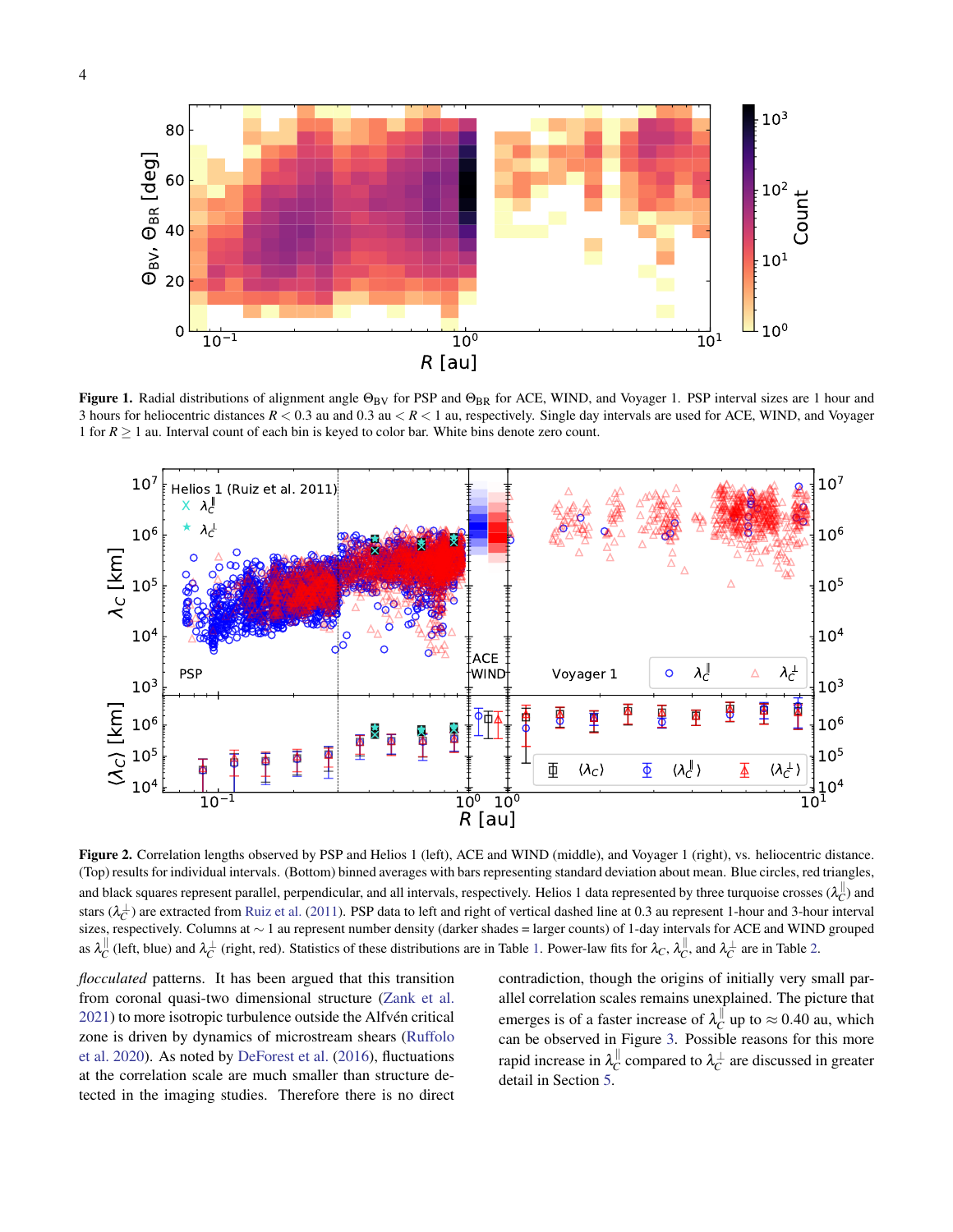|                                    |                 | $\langle \lambda_c^{\parallel} \rangle$ [10 <sup>6</sup> km] $\langle \lambda_c^{\perp} \rangle$ [10 <sup>6</sup> km] $\langle \lambda_c^{\parallel} \rangle / \langle \lambda_c^{\perp} \rangle$ |                 |
|------------------------------------|-----------------|---------------------------------------------------------------------------------------------------------------------------------------------------------------------------------------------------|-----------------|
| All $V_{SW}$                       | $1.98 \pm 0.09$ | $1.55 \pm 0.02$                                                                                                                                                                                   | $1.28 \pm 0.06$ |
| $V_{\text{sw}}$ $<$ 450 km/s       | $1.98 \pm 0.11$ | $1.67 \pm 0.02$                                                                                                                                                                                   | $1.19 \pm 0.07$ |
| $V_{\text{SW}} > 600 \text{ km/s}$ | $1.78 \pm 0.31$ | $1.05 \pm 0.05$                                                                                                                                                                                   | $1.70 \pm 0.31$ |

<span id="page-4-3"></span>**Table 1.** Combined ACE and WIND statistics for  $\lambda_C^{\parallel}$  and  $\lambda_C^{\perp}$ , differentiated by wind speed. Values represent the mean value along with standard error of the mean,  $\sigma/\sqrt{n}$ , where  $\sigma$  is standard deviation and *n* is number of samples.

| $\lambda_C \sim R^{\alpha \pm \sigma}$ | $R < 0.30$ au   | 0.30 au $<$ R $<$ 1.0 au | $R > 1$ au      |
|----------------------------------------|-----------------|--------------------------|-----------------|
| $\lambda_C$                            | $0.97 \pm 0.04$ | $0.29 \pm 0.01$          | $0.27 \pm 0.01$ |
| $\lambda_C^{\parallel}$                | $1.03 \pm 0.06$ | $0.28 \pm 0.03$          | $0.64 \pm 0.12$ |
| $\lambda_c^{\perp}$                    | $0.61 \pm 0.06$ | $0.27 + 0.02$            | $0.23 \pm 0.01$ |

<span id="page-4-1"></span>**Table [2.](#page-3-1)** Radial power-law fits to  $\lambda_C$ ,  $\lambda_C^{\parallel}$ , and  $\lambda_C^{\perp}$  from Figure 2. Quantities represent fitted parameters  $\alpha$  with standard deviation  $\sigma$  about the best fit.



<span id="page-4-2"></span>**Figure 3.** Ratios of  $\langle \lambda_C^{\parallel} \rangle / \langle \lambda_C^{\perp} \rangle$  for PSP (blue circles), Helios 1 (red triangles), and ACE/WIND (black square). Points represent radially binned averages of results presented in Figure [2.](#page-3-1) The statistics of the distribution from ACE/WIND are given in Table [1.](#page-4-3) Error-bars represent standard error of the mean,  $\sigma/\sqrt{n}$ , where  $\sigma$  is standard deviation and *n* is number of samples. We also compute an average ratio  $\langle \lambda_C^{\parallel} \rangle / \langle \lambda_C^{\perp} \rangle \approx 0.97$  over all Voyager data out to 10 au , with 0.17 standard error.

After attaining isotropy near 0.40 au, the turbulence continues to evolve with increasing radius, with some variation towards lower  $\lambda_{C}^{\, \parallel}$  $C_{\mathcal{C}}^{\parallel}$  near 0.60 au. The ratio then attains isotropy again by 0.8 au and increases such that  $\lambda_C^{\parallel} > \lambda_C^{\perp}$  near 1 au. This situation persists at 1 au where similar results are observed in ACE and WIND data. Table [1](#page-4-3) shows averages and standard deviations of the ACE and WIND observations that are shown as distributions in Figure [2.](#page-3-1) [Dasso et al.](#page-7-5) [\(2005\)](#page-7-5) report that  $\langle \lambda_C^{\parallel} \rangle$  $\langle C \rangle / \langle \lambda_C^{\perp} \rangle = 0.71$  for  $V_{SW} > 600$  km/s and  $\langle \lambda_C^{\parallel}$  $\binom{1}{C}/\langle \lambda_C^{\perp} \rangle = 1.18$  for  $V_{SW} < 450$  km/s. We report in Table [1](#page-4-3) similar values to those of [Dasso et al.](#page-7-5) [\(2005\)](#page-7-5) for slow wind but not for fast wind. A possible reason for the inconsistency in the fast wind ratio lies in the differences in methods of computing  $\lambda_{C}^{\parallel}$  $\frac{1}{C}$  and  $\lambda_C^{\perp}$ .

We provide individual radial power-law fits to results from Figure [2;](#page-3-1) these are shown in Table [2](#page-4-1) for different ranges of heliocentric distance. The more rapid radial evolution of  $\lambda_{C}^{\parallel}$  $C^{\parallel}_{C}$  is reflected by the larger power-law exponents. Once  $\lambda_C^{\parallel}$ *C* catches up to  $\lambda_c^{\perp}$ , isotropy is roughly maintained, as can be interpreted by the combination of nearly equal power-law exponents for  $\lambda^{\parallel}_{C}$  $\int_C^{\parallel}$  and  $\lambda_C^{\perp}$  as well as their similar radial scaling for radial distances  $0.30$  au  $\lt R \lt 1$  au.

The connection between PSP and ACE/WIND and their general consistency presented in Figures [2](#page-3-1) and [3](#page-4-2) suggest a reversal of the initial anisotropy at radial distances within 0.40 au. The combined ACE/WIND ratio  $\langle \lambda_C^{\parallel} \rangle$  $\langle C|\rangle/\langle\lambda_C^{\perp}\rangle > 1$ for all *V<sub>SW</sub>* conditions given in Table [1](#page-4-3) confirms this observation. However, whether this reversal of the initial anisotropy is preserved past 1 au, or is just a temporary deviation from isotropy, remains inconclusive. One might presume from the radial scalings in Table [2](#page-4-1) for radial distances beyond 1 au that  $\lambda_{C}^{\parallel}$  $C_{\mathcal{C}}^{\parallel}$  continues to grow past the perpendicular scale. However, no strong conclusion can be drawn from the available data since very few parallel intervals are found in the Voyager data. Pickup ions are also expected to affect  $\lambda_C^{\parallel}$  $\int_C^{\parallel}$  above 5 au [\(Zank et al.](#page-8-1) [2017\)](#page-8-1).

#### 5. DISCUSSION

<span id="page-4-0"></span>Data from the first eight PSP encounters reveals an anisotropy with  $\lambda_C^{\parallel} < \lambda_C^{\perp}$  at  $\sim .08$  au, also observed by [Bandyopadhyay & McComas](#page-7-13) [\(2021\)](#page-7-13). This is likely explained by the physical size of granulated cells on the Sun's surface. The parallel scale is more dependent on the nature of the mechanisms that inject magnetic energy along the radial component of the magnetic field in the corona. In this regard it is possible to develop arguments [\(Matthaeus et al.](#page-7-3) [1990;](#page-7-3) [Zank et al.](#page-8-0) [2021\)](#page-8-0) of a general nature that the scale of energy injection relative to the magnetic field exerts a strong influence on the corresponding correlation scales. This reasoning may well explain the anisotropy observed in the inner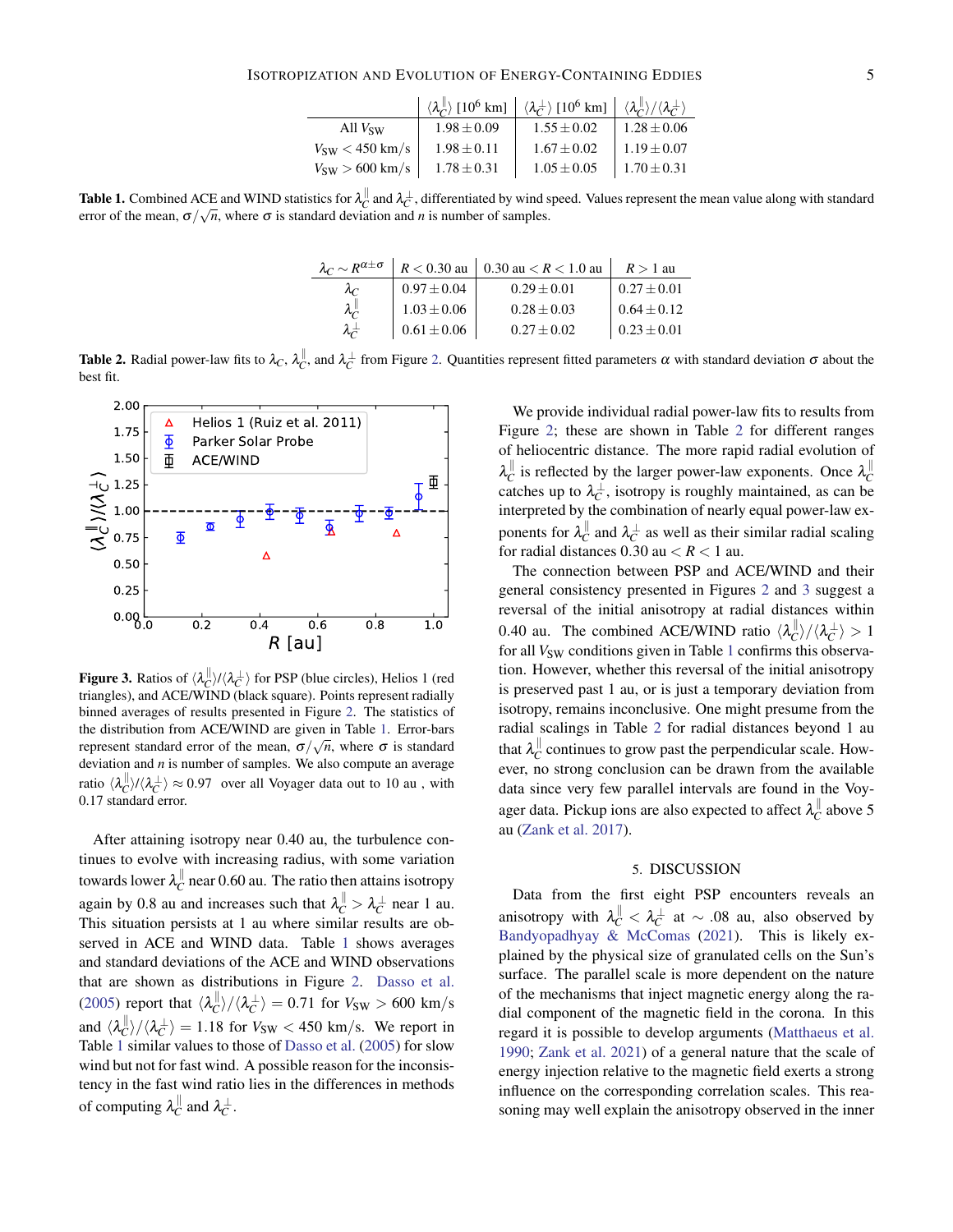heliosphere but there are no observations or detailed theories as yet that firmly establish this connection.

As one moves outward to  $\sim$  0.40 au,  $\lambda_{C}^{\parallel}$  $\int_C^{\parallel}$  and  $\lambda_C^{\perp}$  isotropize. A deviation from isotropy occurs once the solar wind reaches 1 au, as observed by PSP, ACE, and WIND. Near 1 au, a reversal of the initial anisotropy is observed, such that the parallel correlation scale becomes the larger of the two, with  $\lambda_{C}^{\parallel}$  $C_{\text{C}}^{\parallel}/\lambda_C^{\perp} = 1.28$  (see Table [1\)](#page-4-3). This is consistent with the ob-servations by [Dasso et al.](#page-7-5) [\(2005\)](#page-7-5).

The trend towards greater  $\lambda_C^{\parallel}$  $\int_C^{\parallel}/\lambda_C^{\perp}$  at 1 au and beyond might be interpreted in at least two different ways:

(1) The anisotropy at 1 au represents a temporary deviation from the isotropy achieved at  $\approx 0.40$  au. As a result, for heliocentric distances beyond 1 au,  $\lambda_C^{\parallel}$  $\int_C^{\parallel}/\lambda_C^{\perp}$  remains  $\approx 1$ , even as other transient deviations occur, as seen in Figure [2.](#page-3-1) We note that turbulent MHD simulations support this view, finding that, after a startup transient which lasts several nonlinear times, the MHD system settles into a regime in which the correlation scale ratio remains roughly constant with values not far from unity [\(Bandyopadhyay et al.](#page-7-27) [2019\)](#page-7-27). Analysis of turbulence "aging" in the solar wind [\(Matthaeus et al.](#page-7-21) [1998\)](#page-7-21) indicates that this condition should be well fulfilled within 1 au and beyond (see also [Chhiber et al.](#page-7-28) [2016\)](#page-7-28).

(2) The anisotropy at 1 au marks a change in system dynamics that causes a more rapid increasing in  $\lambda_{C}^{\parallel}$  $C$ <sup> $\parallel$ </sup> relative to  $\lambda_C^{\perp}$  beyond 1 au. This can be supported by radial power-law fits yielding a stronger radial dependence in  $\lambda_{C}^{\parallel}$  $C^{\parallel}$ . A caveat for both these possibilities is the weak statistical weight of parallel intervals from Voyager 1. Therefore, we cannot draw any strong conclusions from the evolution of  $\lambda_C^{\parallel}$  $\frac{||}{C}/λ_C^{\perp}$  beyond 1 au.

A stronger basis for conclusions may emerge from analysis of the more populated data intervals in the range between 0.80 au  $\lt R \lt 1$  au where one observes anisotropy increasing with radial distance. For example, there is ample evidence that solar wind turbulence has not yet attained a fully-developed character in the inner-heliosphere where there is evidence of increasing small-scale intermittency with increasing heliocentric distance [\(Alberti et al.](#page-7-29) [2020;](#page-7-29) [Telloni](#page-7-30) [et al.](#page-7-30) [2021;](#page-7-30) [Cuesta et al.](#page-7-31) [2022;](#page-7-31) [Sioulas et al.](#page-7-32) [2022\)](#page-7-32). However, near 1 au, the rate of increase of intermittency reverses and decreases moving towards larger radial distances [\(Parashar](#page-7-33) [et al.](#page-7-33) [2019;](#page-7-33) [Cuesta et al.](#page-7-31) [2022\)](#page-7-31). If the solar wind is still evolving towards fully developed status near 1 au, then the outer-scale anisotropy – what we have characterized by measuring  $\lambda_C^{\parallel}$  $\int_C^{\parallel}/\lambda_C^{\perp}$  beyond 1 au, may also still be evolving. In this sense the trend just inside of 1 au may represent the relatively slower evolution towards a weakly quasi-two dimensional state. Such anisotropy may be the consequence of enhanced formation of perpendicular gradients relative to the large-scale magnetic-field direction [\(Shebalin et al.](#page-7-2) [1983\)](#page-7-2), even if that familiar anisotropy is more often associated with inertial range scales where the effect is of greater magnitude than the moderate departure from isotropy observed here in the outer heliosphere beyond 1 au.

Future PSP orbits will provide the opportunity to examine the evolution of turbulence correlations closer to the Sun's surface. The magnetic field direction and the solar wind direction are expected to be principally radial at the lower altitudes, so most observations will be of the parallel type, when standard Taylor hypothesis is applicable. However lower solar wind speed, higher Alfvén speed and rapid spacecraft motion across the radial direction near perihelion may permit valuable studies of correlation anisotropy be carried out using modified forms of the Taylor hypothesis [\(Matthaeus](#page-7-34) [1997;](#page-7-34) [Klein et al.](#page-7-35) [2015;](#page-7-35) [Perez et al.](#page-7-16) [2021\)](#page-7-16). Large tangential velocities in the bulk flow close to the Sun [\(Weber & Davis](#page-7-36) [1967;](#page-7-36) [Kasper et al.](#page-7-19) [2019\)](#page-7-19) may also permit evaluation of perpendic-ular correlations below the Alfvén transition region ([Chhiber](#page-7-37) [et al.](#page-7-37) [2022\)](#page-7-37).

### ACKNOWLEDGEMENTS

This research partially supported by NASA under the Heliospheric Supporting Research program grants 80NSSC18K1210 and 80NSSC18K1648, by the Parker Solar Probe Guest Investigator program 80NSSC21K1765 at Delaware and 80NSSC21K1767 at Princeton, and by Heliophysics Guest Investigator program 80NSSC19K0284, the PSP/IS OIS Theory and Modeling project (Princeton subcontract SUB0000165), and the PUNCH project under subcontract NASA/SWRI N99054DS.

## APPENDIX

## A. INSTRUMENTATION AND DATA DESCRIPTION

<span id="page-5-0"></span>*PSP.* Level 2 magnetic-field and Level 3 plasma data were extracted from NASA Goddard Space Flight Center Space Physics Data Facility (SPDF) in heliocentric RTN coordinates at full cadence. We use measurements made by the fluxgate magnetometer onboard the FIELDS instrument suite [\(Bale et al.](#page-7-38) [2016\)](#page-7-38) and by the Solar Probe Cup (SPC) onboard the Solar Wind Electrons Alphas and Protons (SWEAP) instrument [\(Kasper et al.](#page-7-39) [2016\)](#page-7-39). We use available data from the first 8 orbits, resampled as needed to the desired resolution of 1s. These data cover the time period between October 5, 2018 to June 30, 2021. Interval sizes vary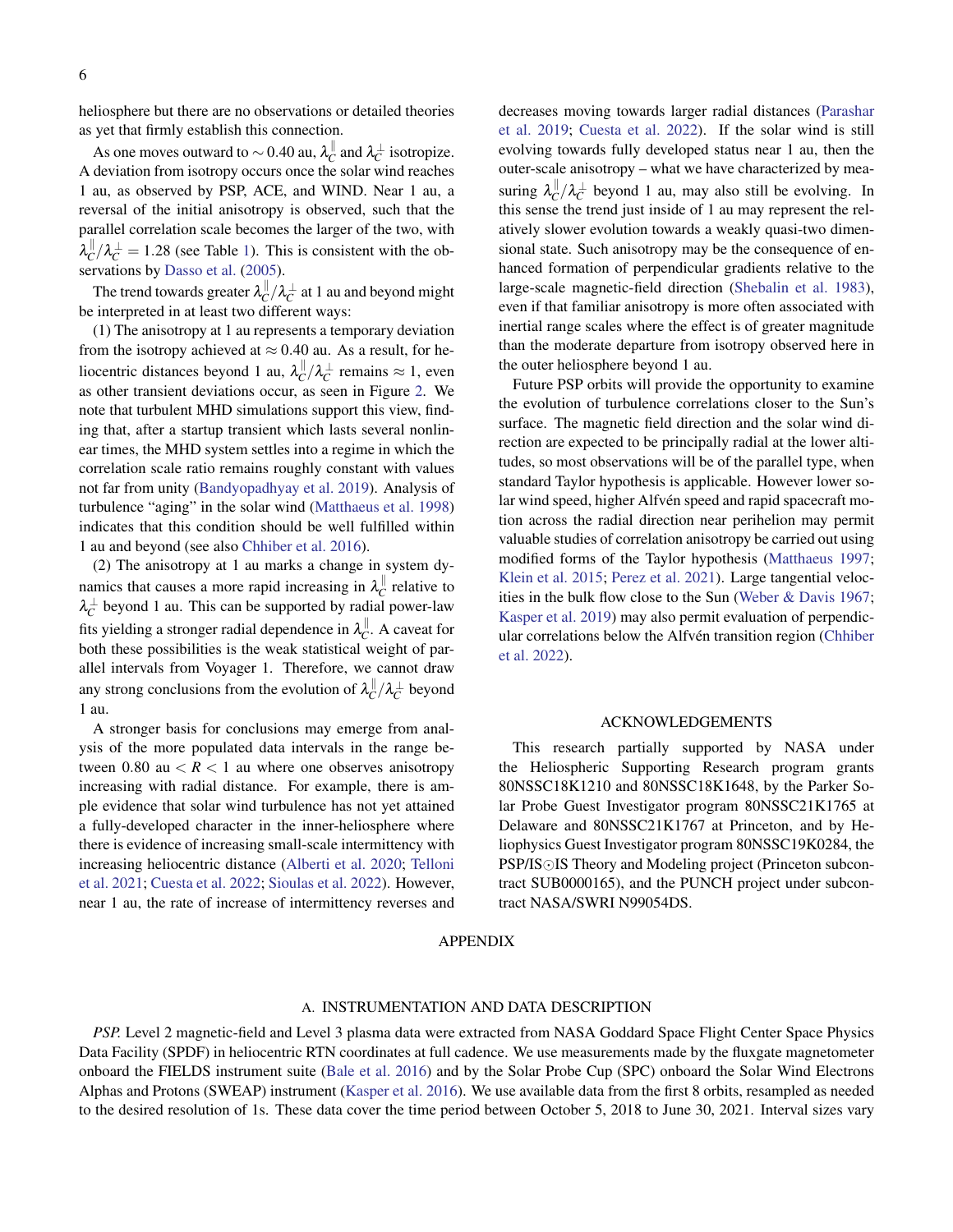by heliocentric distance, such that 1 hr and 3 hr intervals are used for *R* < 0.30 au and *R* > 0.30 au, respectively (see discussion below). A Hampel filter is applied to proton velocity components in real space to remove large outliers. For a definition of this Hampel filter, see [Pearson](#page-7-40) [\(2002\)](#page-7-40)and [Bandyopadhyay et al.](#page-7-41) [\(2018\)](#page-7-41). When the solar wind speed in any PSP interval was unavailable due to data quality issues, speeds were linearly interpolated using nearby intervals in order to maximize the number of intervals for which a correlation time can be converted to length via the Taylor hypothesis.

*ACE.* Magnetic-field data was extracted from SPDF in RTN coordinates at a 1 s resolution for all available times from 5 February 1998 to 30 March 2008. The 1 s resolution data were resampled via an averaging technique to a 1 minute resolution. The twin triaxial fluxgate magnetometer onboard ACE [\(Smith et al.](#page-7-42) [1998\)](#page-7-42) provides magnetic field data and the Solar Wind Election Proton Alpha Monitor instrument suite [\(McComas et al.](#page-7-43) [1998\)](#page-7-43) provides plasma data. An interval size of 1 day is utilized. From a total of 3707 intervals, 3576 intervals were useful. Here, a useful interval is defined to have no more than 80% missing data.

*WIND*. Magnetic-field data were extracted from SPDF in RTN coordinates at a 1 minute resolution for all available times from 5 February 1998 to 5 February 2008. The Solar Wind Experiment [\(Ogilvie et al.](#page-7-44) [1995\)](#page-7-44) provides plasma data and the Magnetic Field Investigation instrument suite [\(Lepping et al.](#page-7-45) [1995\)](#page-7-45) provides magnetic field data via a boom-mounted dual triaxial fluxgate magnetometer. An interval size of 1 day is utilized. From a total of 3650 intervals, 3626 intervals were useful.

*Voyager 1.* The existing archival Voyager 1 magnetic field data were extracted from SPDF in RTN coordinates at a 1.92s resolution. Data covers heliocentric distances ranging from 1 to 10 au. The Voyager mission used a dual low-field and highfield magnetometer system [\(Behannon et al.](#page-7-46) [1977\)](#page-7-46) for magnetic-field measurements, and the onboard plasma instrument [\(Bridge](#page-7-47) [et al.](#page-7-47) [1977\)](#page-7-47) for other plasma parameters such as bulk flow speed and proton density. Although missing data and data gaps were encountered, we discovered several other inaccuracies with respect to the quality of the data, all of which were resolved [\(Cuesta](#page-7-48) [2020;](#page-7-48) [Cuesta et al.](#page-7-31) [2022\)](#page-7-31). The improved dataset is publicly available at [https://doi.org/10.5281/zenodo.5711177.](https://doi.org/10.5281/zenodo.5711177) An interval size of 1 day is applied to all heliocentric distances covered by Voyager 1. From a total of 1333 intervals, 780 intervals were useful.

*Computation Specifics.* Helios 1 results presented in this study were extracted from [Ruiz et al.](#page-7-11) [\(2011\)](#page-7-11). Results will not reflect selections of fast and slow solar wind, with the exception of reported statistics of combined ACE and WIND intervals given in Table [1.](#page-4-3) We obtained  $\lambda_C^{\parallel}$  $\int_C^{\parallel}$  and  $\lambda_C^{\perp}$  from intervals with alignment angles assigned to the angular channels of  $0^{\circ} < \Theta < 40^{\circ}$ (*parallel channel*) and 50◦ < Θ < 90◦ (*perpendicular channel*), respectively. When narrowing the angular ranges for parallel and perpendicular classifications by 10 degrees, the results remain nearly the same. Further narrowing of the angular ranges produces large statistical uncertainties.

Finally, we discuss the interval sizes used in this study. For turbulence analyses, an interval size containing several correlation scales is ideal. Further, the interval should not be so large that solar rotation effects are included. From [Isaacs et al.](#page-7-24) [\(2015\)](#page-7-24), the optimized averaging window for computing correlation scales was determined to be between 10 and 20 hours long at 1 au. Therefore, we decided that 1 day interval lengths were most suitable when computing correlation lengths for ACE, WIND, and Voyager 1. For PSP, we selected a boundary at 0.30 au to correspond to a shift from 1-hour to 3-hour intervals with increasing heliocentric distance. The smaller intervals reflect the decreasing correlation scales with decrease in heliocentric distance [\(Chhiber et al.](#page-7-49) [2021\)](#page-7-49); the average correlation time at about 0.10 au is  $\approx 6$  minutes, which allows for the minimum required oversampling [\(Isaacs et al.](#page-7-24) [2015\)](#page-7-24). Additionally, closer to the sun, the local magnetic field is dominantly radial resulting in less opportunities to find longer intervals having perpendicular alignment angles. In order to obtain more statistical weight of perpendicular intervals at PSP perihelia, 1-hour interval times were selected (see also [Bandyopadhyay et al.](#page-7-50) [2022\)](#page-7-50).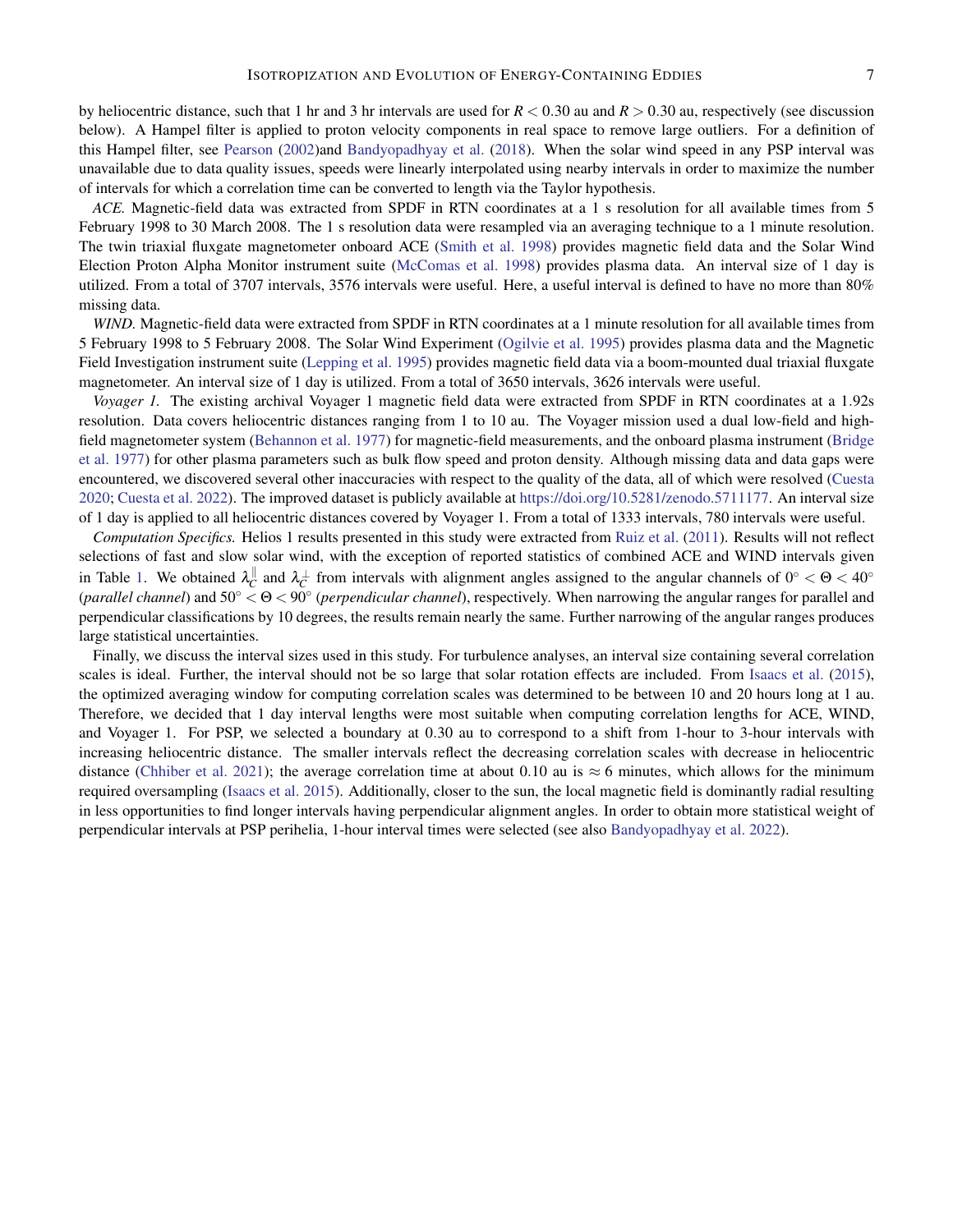- <span id="page-7-29"></span>Alberti, T., Laurenza, M., Consolini, G., et al. 2020, ApJ, 902, 84
- <span id="page-7-38"></span><span id="page-7-27"></span>Bale, S. D., Goetz, K., Harvey, P. R., et al. 2016, SSRv, 204, 49

Bandyopadhyay, R., Matthaeus, W. H., Oughton, S., & Wan, M. 2019, Journal of Fluid Mechanics, 876, 5. <https://doi.org/10.1017/jfm.2019.513>

<span id="page-7-13"></span>Bandyopadhyay, R., & McComas, D. J. 2021, ApJ, 923, 193

- <span id="page-7-25"></span>Bandyopadhyay, R., & McComas, D. J. 2021, The Astrophysical Journal, 923, 193. <https://doi.org/10.3847/1538-4357/ac3486>
- <span id="page-7-41"></span>Bandyopadhyay, R., Chasapis, A., Chhiber, R., et al. 2018, ApJ, 866, 81
- <span id="page-7-50"></span>Bandyopadhyay, R., Matthaeus, W. H., McComas, D. J., et al. 2022, ApJL, 926, L1
- <span id="page-7-46"></span>Behannon, K. W., Acuna, M. H., Burlaga, L. F., et al. 1977, Space Science Reviews, 21, 235
- <span id="page-7-47"></span>Bridge, H., Belcher, J., Butler, R., et al. 1977, Space Science Reviews, 21, 259
- <span id="page-7-22"></span>Bruno, R., & Carbone, V. 2013, Living Reviews in Solar Physics, 10, 2. <https://doi.org/10.12942/lrsp-2013-2>
- <span id="page-7-6"></span>Chhiber, R., Matthaeus, W. H., Oughton, S., & Parashar, T. N. 2020, Physics of Plasmas, 27, 062308

<span id="page-7-37"></span>Chhiber, R., Matthaeus, W. H., Usmanov, A. V., Bandyopadhyay, R., & Goldstein, M. L. 2022, Monthly Notices of the Royal Astronomical Society, 513, 159. <https://doi.org/10.1093/mnras/stac779>

- <span id="page-7-28"></span>Chhiber, R., Usmanov, A., Matthaeus, W., & Goldstein, M. 2016, Astrophys. J., 821, 34
- <span id="page-7-49"></span>Chhiber, R., Usmanov, A. V., Matthaeus, W. H., & Goldstein, M. L. 2021, ApJ, 923, 89
- <span id="page-7-15"></span>Chhiber, R., Usmanov, A. V., Matthaeus, W. H., Parashar, T. N., & Goldstein, M. L. 2019, ApJS, 242, 12
- <span id="page-7-48"></span>Cuesta, M. E. 2020, Master's thesis, University of Delaware
- <span id="page-7-31"></span>Cuesta, M. E., Parashar, T. N., Chhiber, R., & Matthaeus, W. H. 2022, ApJS, 259, 23
- <span id="page-7-5"></span>Dasso, S., Milano, L. J., Matthaeus, W. H., & Smith, C. W. 2005, ApJL, 635, L181
- <span id="page-7-7"></span>DeForest, C. E., Matthaeus, W. H., Viall, N. M., & Cranmer, S. R. 2016, ApJ, 828, 66
- <span id="page-7-9"></span>Fox, N. J., Velli, M. C., Bale, S. D., et al. 2016, SSRv, 204, 7
- <span id="page-7-18"></span>Franz, M., & Harper, D. 2002, Planetary and Space Science, 50, 217. [doi=https://doi.org/10.1016/S0032-0633\(01\)00119-2](doi = https://doi.org/10.1016/S0032-0633(01)00119-2)
- <span id="page-7-4"></span>Goldreich, P., & Sridhar, S. 1995, ApJ, 438, 763
- <span id="page-7-23"></span>Hollweg, J. V. 1986, J. Geophys. Res., 91, 4111
- <span id="page-7-24"></span>Isaacs, J. J., Tessein, J. A., & Matthaeus, W. H. 2015, Journal of Geophysical Research (Space Physics), 120, 868
- <span id="page-7-19"></span>Kasper, J., Bale, S., Belcher, J., et al. 2019, Nature, 1. <https://doi.org/10.1038/s41586-019-1813-z>
- <span id="page-7-39"></span>Kasper, J. C., Abiad, R., Austin, G., et al. 2016, SSRv, 204, 131
- <span id="page-7-35"></span>Klein, K. G., Perez, J. C., Verscharen, D., Mallet, A., & Chandran,
- B. D. G. 2015, Astrophys. J. Lett., 801, L18
- <span id="page-7-45"></span>Lepping, R. P., Acũna, M. H., Burlaga, L. F., et al. 1995, SSRv, 71, 207
- <span id="page-7-34"></span>Matthaeus, W. H. 1997, in American Institute of Physics Conference Series, Vol. 385, Robotic Exploration Close to the Sun: Scientific Basis, ed. S. R. Habbal, 67–76
- <span id="page-7-3"></span>Matthaeus, W. H., Goldstein, M. L., & Roberts, D. A. 1990, J. Geophys. Res., 95, 20673

<span id="page-7-21"></span>Matthaeus, W. H., Smith, C. W., & Oughton, S. 1998, Journal of Geophysical Research: Space Physics, 103, 6495. <https://ui.adsabs.harvard.edu/abs/1998JGR...103.6495M>

- <span id="page-7-43"></span>McComas, D. J., Bame, S. J., Barker, P., et al. 1998, SSRv, 86, 563
- <span id="page-7-44"></span>Ogilvie, K. W., Chornay, D. J., Fritzenreiter, R. J., et al. 1995, SSRv, 71, 55
- <span id="page-7-8"></span>Oughton, S., & Engelbrecht, N. E. 2021, NewA, 83, 101507

<span id="page-7-0"></span>Oughton, S., Matthaeus, W. H., Wan, M., & Osman, K. T. 2015, Philosophical Transactions of the Royal Society of London Series A, 373, 20140152

- <span id="page-7-33"></span>Parashar, T. N., Cuesta, M., & Matthaeus, W. H. 2019, ApJL, 884, L57
- <span id="page-7-10"></span>Parker, E. N. 1958, ApJ, 128, 664
- <span id="page-7-40"></span>Pearson, R. K. 2002, IEEE Transactions on control systems technology, 10, 55
- <span id="page-7-16"></span>Perez, J. C., Bourouaine, S., Chen, C. H. K., & Raouafi, N. E. 2021, A&A, 650, A22
- <span id="page-7-1"></span>Robinson, D. C., & Rusbridge, M. G. 1971, Physics of Fluids, 14, 2499
- <span id="page-7-17"></span>Roy, S., Chhiber, R., Dasso, S., Ruiz, M. E., & Matthaeus, W. H. 2021, ApJL, 919, L27
- <span id="page-7-26"></span>Ruffolo, D., Matthaeus, W. H., Chhiber, R., et al. 2020, The Astrophysical Journal, 902, 94. <https://doi.org/10.3847/1538-4357/abb594>
- <span id="page-7-11"></span>Ruiz, M. E., Dasso, S., Matthaeus, W. H., Marsch, E., & Weygand, J. M. 2011, Journal of Geophysical Research (Space Physics), 116, A10102
- <span id="page-7-20"></span>Ruiz, M. E., Dasso, S., Matthaeus, W. H., & Weygand, J. M. 2014, Solar Physics, 289, 3917.

<http://adsabs.harvard.edu/abs/2014SoPh..289.3917R>

- <span id="page-7-2"></span>Shebalin, J. V., Matthaeus, W. H., & Montgomery, D. 1983, Journal of Plasma Physics, 29, 525
- <span id="page-7-32"></span>Sioulas, N., Velli, M., Chhiber, R., et al. 2022, ApJ, 927, 140
- <span id="page-7-42"></span>Smith, C. W., L'Heureux, J., Ness, N. F., et al. 1998, SSRv, 86, 613
- <span id="page-7-14"></span>Taylor, G. I. 1938, Proceedings of the Royal Society of London Series A, 164, 476
- <span id="page-7-30"></span>Telloni, D., Sorriso-Valvo, L., Woodham, L. D., et al. 2021, ApJL, 912, L21
- <span id="page-7-36"></span>Weber, E. J., & Davis, Leverett, J. 1967, ApJ, 148, 217
- <span id="page-7-12"></span>Weygand, J. M., Matthaeus, W. H., Dasso, S., & Kivelson, M. G. 2011, Journal of Geophysical Research (Space Physics), 116, A08102